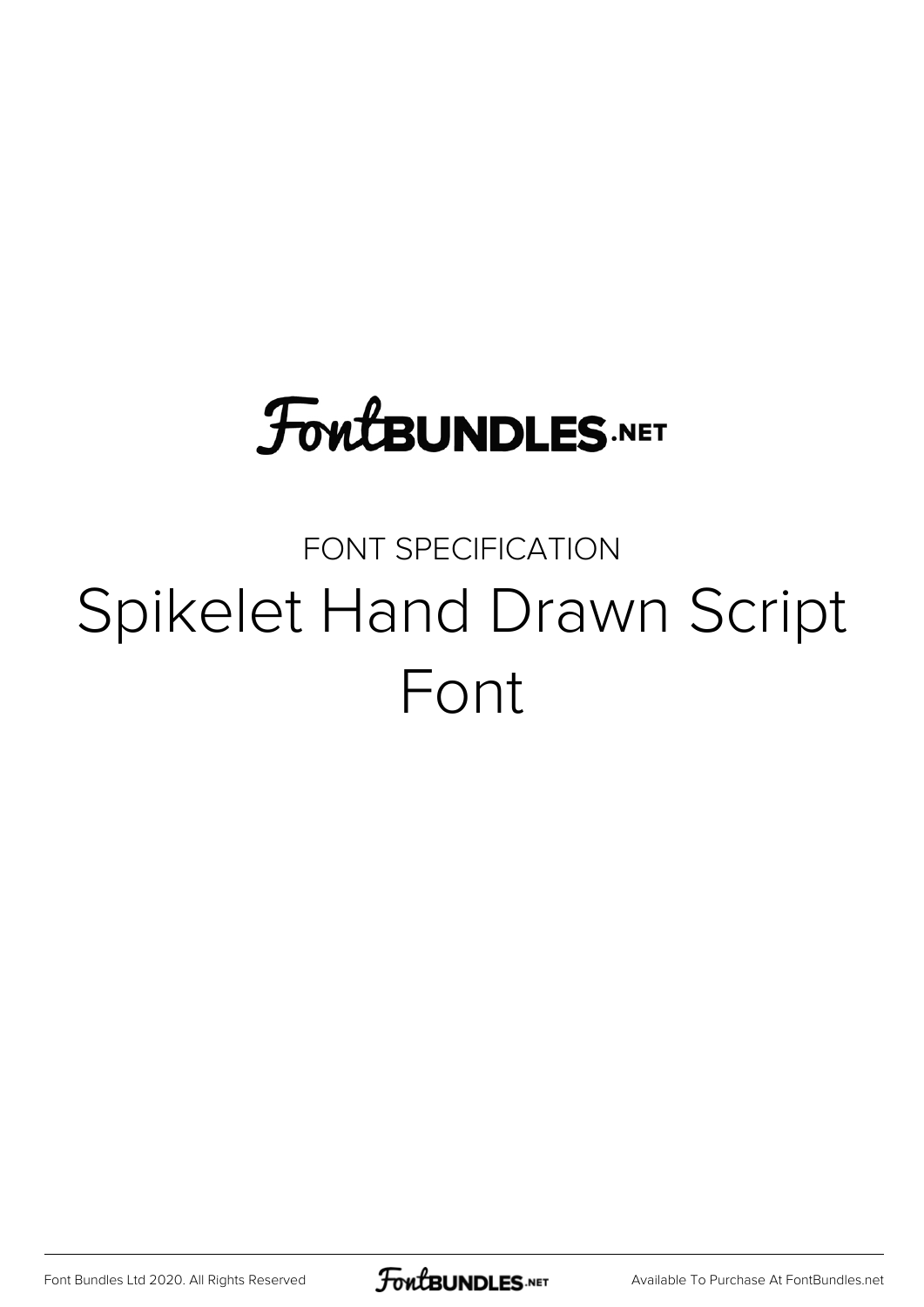### Spikelet - Regular

**Uppercase Characters** 

### ABCDEFGHIJKCMNOPQRSTUVWXY  $\overline{L}$

Lowercase Characters

**Numbers** 

#### 0123456789

Punctuation and Symbols



All Other Glyphs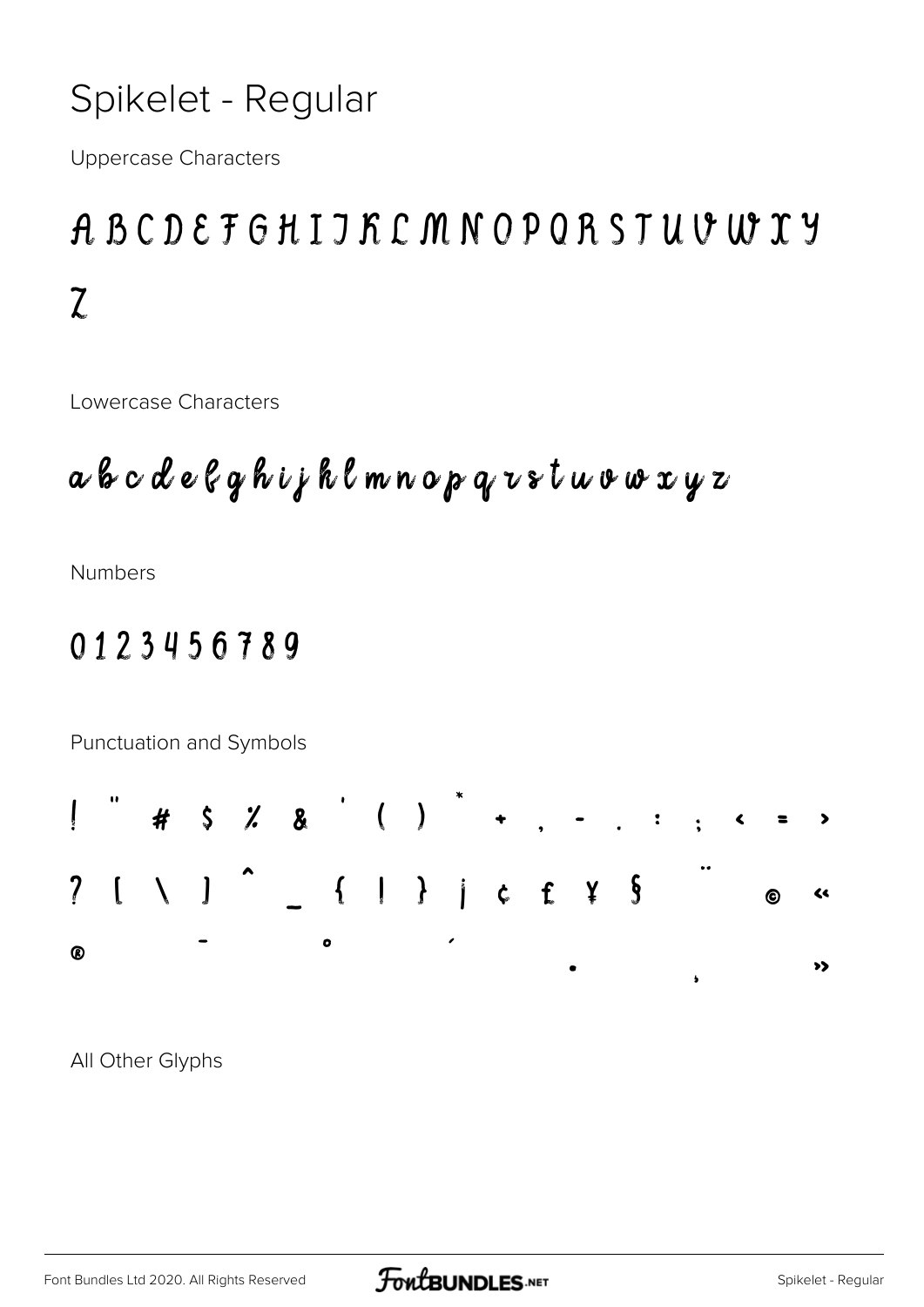|  |  | $\dot{A}$ $\dot{A}$ $\dot{A}$ $\ddot{A}$ $\ddot{A}$ $\dot{A}$ $\ddot{C}$ $\dot{C}$ |                                                                                                                                                    |                          |
|--|--|------------------------------------------------------------------------------------|----------------------------------------------------------------------------------------------------------------------------------------------------|--------------------------|
|  |  |                                                                                    | $\label{eq:2.1} \begin{array}{cccccccccccccc} \acute{c} & \hat{c} & \ddot{c} & \dot{1} & \dot{1} & \dot{1} & \dot{1} & \dot{0} \end{array}$        |                          |
|  |  |                                                                                    | $\begin{matrix} \dot O & \dot O & \dot O & \ddot O & \star & \bullet & \dot U & \dot U \end{matrix}$                                               |                          |
|  |  |                                                                                    | $\hat{U}$ $\ddot{U}$ $\dot{Y}$ $\beta$ $\dot{\alpha}$ $\dot{\alpha}$ $\dot{\alpha}$                                                                | $\tilde{\boldsymbol{a}}$ |
|  |  |                                                                                    | ä å æ ç è é ê ë i                                                                                                                                  |                          |
|  |  |                                                                                    | $\hat{\nu}$ $\hat{\nu}$ $\hat{\nu}$ $\hat{\sigma}$ $\hat{\nu}$ $\hat{\nu}$ $\hat{\nu}$ $\hat{\nu}$ $\hat{\nu}$ $\hat{\nu}$ $\hat{\nu}$ $\hat{\nu}$ |                          |
|  |  |                                                                                    | $\ddot{\sigma}$ + $\alpha$ $\dot{u}$ $\dot{u}$ $\dot{u}$ $\ddot{u}$ $\dot{y}$ $\beta$                                                              |                          |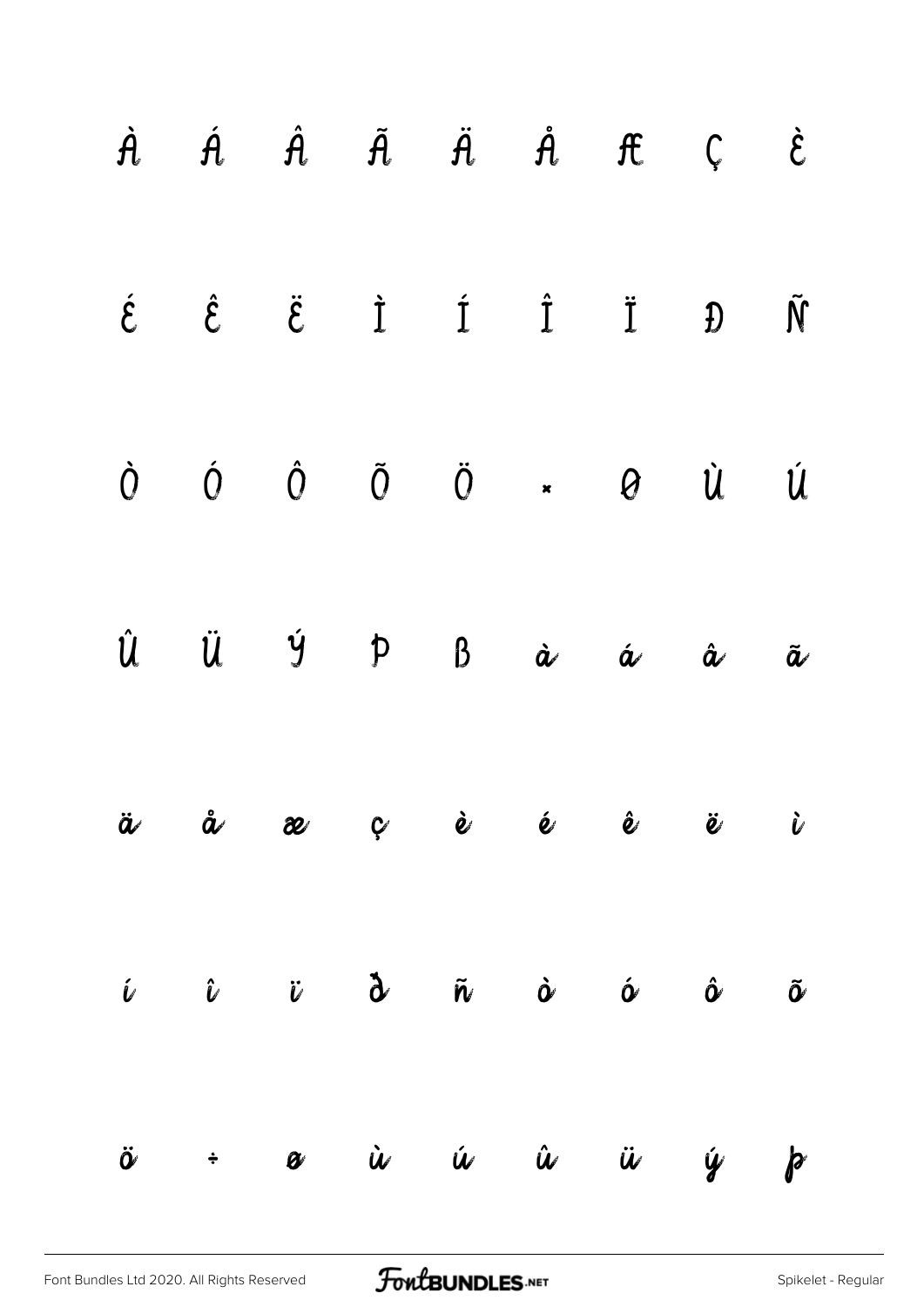|                    |                    |  |  | $\ddot{y}$ $\ddot{A}$ $\ddot{a}$ $\ddot{A}$ $\ddot{a}$ $A$ $\alpha$ $\dot{C}$ $\dot{\alpha}$                              |                       |
|--------------------|--------------------|--|--|---------------------------------------------------------------------------------------------------------------------------|-----------------------|
|                    |                    |  |  | $\check{C}$ $\check{\alpha}$ $\check{D}$ $\check{d}$ $\check{D}$ $\check{d}$ $\check{E}$ $\check{e}$ $\check{E}$          |                       |
|                    |                    |  |  | $\dot{e}$ $\theta$ $\dot{e}$ $\dot{e}$ $\dot{\theta}$ $\dot{q}$ $\dot{I}$ $\dot{v}$                                       |                       |
|                    |                    |  |  | I i v K k Ć Ć Ç Ç                                                                                                         |                       |
|                    |                    |  |  | $C$ $C$ $C$ $C$ $M$ $\dot{M}$ $N$ $N$ $N$                                                                                 |                       |
|                    |                    |  |  | $\dot{n}$ $\dot{M}$ $n$ $\ddot{O}$ $\ddot{\sigma}$ $\ddot{O}$ $\ddot{\sigma}$ $\dot{C}$                                   | $\boldsymbol{\alpha}$ |
| $\acute{\text{R}}$ | $\mathbf{\dot{v}}$ |  |  | $\mathbf{R} \quad \mathbf{v} \quad \mathbf{A} \quad \mathbf{\check{v}} \quad \mathbf{\acute{s}} \quad \mathbf{\acute{s}}$ | $\varsigma$           |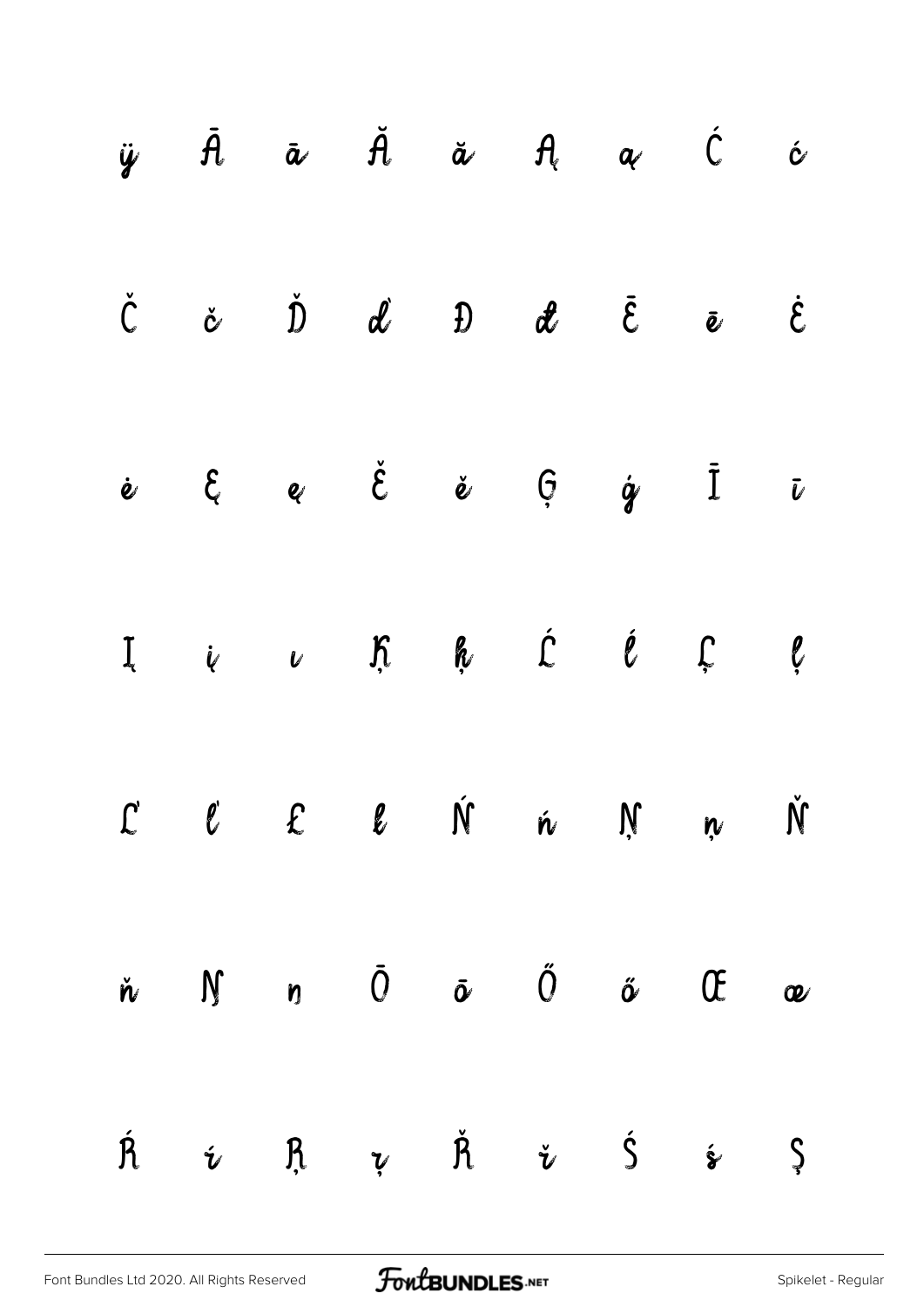| $\begin{array}{cccccccccccccc} \mathbf{\hat{y}} & \mathbf{\hat{y}} & \mathbf{\hat{z}} & \mathbf{\hat{y}} & \mathbf{\hat{y}} & \mathbf{\hat{y}} & \mathbf{\hat{y}} & \mathbf{\hat{y}} & \mathbf{\hat{y}} & \mathbf{\hat{y}} & \mathbf{\hat{y}} & \mathbf{\hat{y}} & \mathbf{\hat{y}} & \mathbf{\hat{y}} & \mathbf{\hat{y}} & \mathbf{\hat{y}} & \mathbf{\hat{y}} & \mathbf{\hat{y}} & \mathbf{\hat{y}} & \mathbf{\hat{y}} & \mathbf{\hat{y}} & \mathbf{\hat{y}} & \mathbf{\hat{y}} & \mathbf$ |  |  |  |  |
|----------------------------------------------------------------------------------------------------------------------------------------------------------------------------------------------------------------------------------------------------------------------------------------------------------------------------------------------------------------------------------------------------------------------------------------------------------------------------------------------|--|--|--|--|
| $\begin{array}{ccccccccccccc}\n\bar{u} & \bar{u} & \hat{u} & \hat{u} & \hat{u} & \hat{u} & \hat{u} & \hat{u}\n\end{array}$                                                                                                                                                                                                                                                                                                                                                                   |  |  |  |  |
| $\hat{\omega}$ $\hat{y}$ $\hat{y}$ $\hat{z}$ $\hat{z}$ $\hat{z}$ $\hat{z}$                                                                                                                                                                                                                                                                                                                                                                                                                   |  |  |  |  |
|                                                                                                                                                                                                                                                                                                                                                                                                                                                                                              |  |  |  |  |
|                                                                                                                                                                                                                                                                                                                                                                                                                                                                                              |  |  |  |  |
|                                                                                                                                                                                                                                                                                                                                                                                                                                                                                              |  |  |  |  |
| / W io Ut io Ut io B Y                                                                                                                                                                                                                                                                                                                                                                                                                                                                       |  |  |  |  |